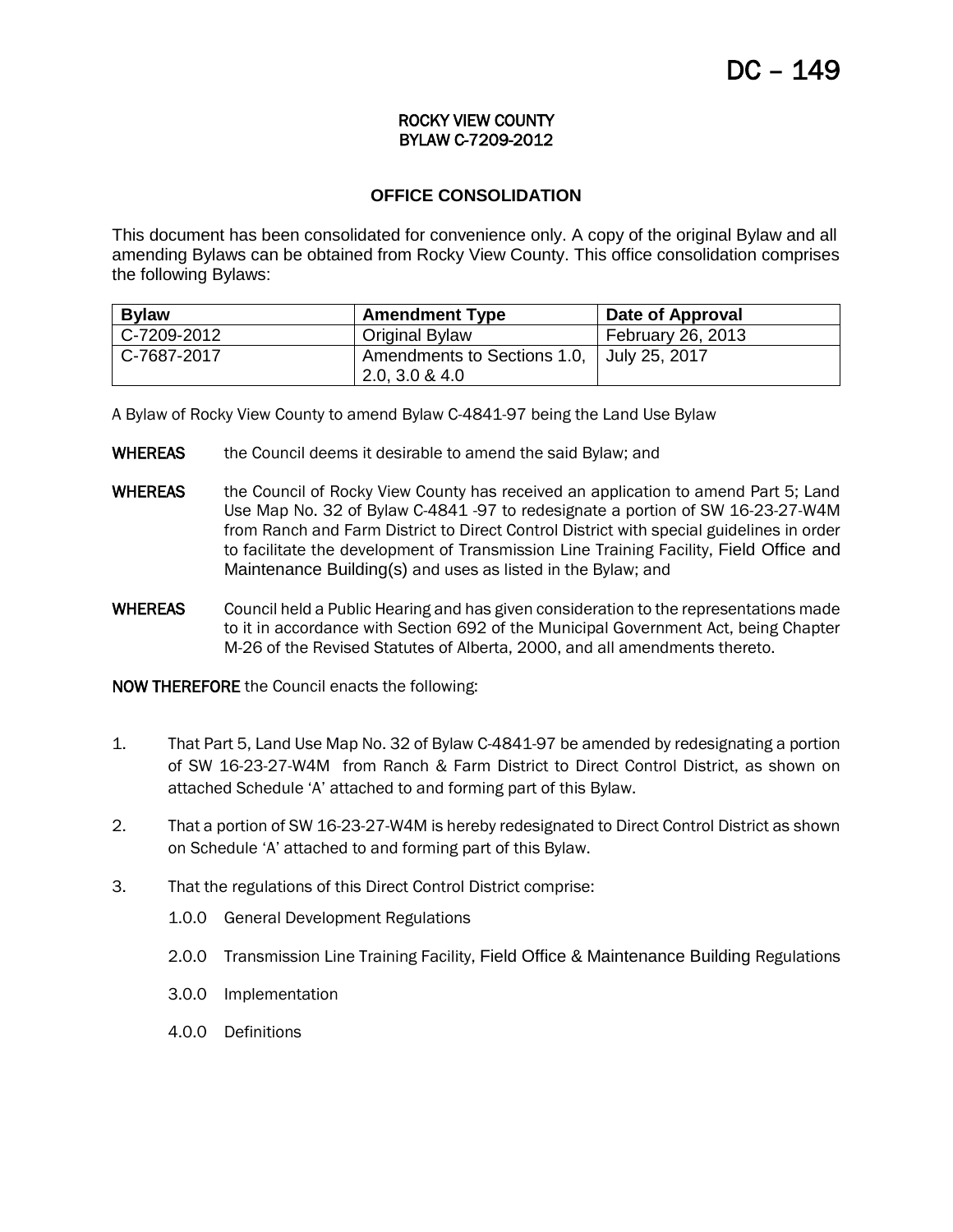## 1.0.0 General Development Regulations

- 1.1.0 Parts 1, 2 & 3 as described in the Land Use Bylaw (C-4841-97) shall apply to all uses contemplated by this Bylaw, unless otherwise specified in this Bylaw.
- 1.2.0 Except where specifically noted that Council approval is required, the *Development Authority shall* be responsible for the issuance of Development Permit(s) subject to this Bylaw.
	- 1.2.1 Council *shall* decide on the approval of the initial Development Permit application:

*Principal (Field Office & Maintenance) Building and associated uses*

# 2.0.0 Transmission Line Training Facility**, Field Office & Maintenance Building(s)** Regulations

2.1.0 Purpose and Intent

To accommodate a Transmission Line Training Facility for ongoing training of staff in highlyspecialized maintenance operations and associated safety procedures involving occasional helicopter training upon full-scale electrical transmission facilities and a Field Office & Maintenance Building(s) for AltaLink employees to carry out ongoing power system maintenance and operations.

## 2.2.0 Uses

- *2.2.1 Accessory Buildings*
- *2.2.2 Agriculture, General*
- *2.2.3 Commercial Communications (CC) Facilities, Type A, B & C*
- *2.2.4 Fence*
- *2.2.5 Principal (Field Office & Maintenance) Building*
- *2.2.6 Signs*
- *2.2.7 Storage Area (associated with Principal (Field Office & Maintenance) Building and/or Transmission Line Training Facility)*
- *2.2.8 Transmission Line Training Facility*
- *2.2.9 Utilities*

#### 2.3.0 Minimum Requirements

- 2.3.1 Minimum *Yard, Side*: 15 m (49.2 ft.).
- 2.3.2 Minimum *Yard, Front*: 15 m (49.2 ft.).
- 2.3.3 Minimum *Yard, Rear:* 15 m (49.2 ft.).

# 2.4.0 Maximum Requirements

- 2.4.1 Maximum number of *Tower Structure*: 25.
- 2.4.2 Maximum height of *Tower Structure, Steel*: 47.0 m (154.2 ft.).
- 2.4.3 Maximum height of *Tower Structure, Wood*: 24.0 m (78.7 ft.).
- 2.4.4 Maximum area of *Principal (Field Office & Maintenance) Building*: 10,000 m<sup>2</sup>  $(107, 639.1 \text{ ft}^2)$ .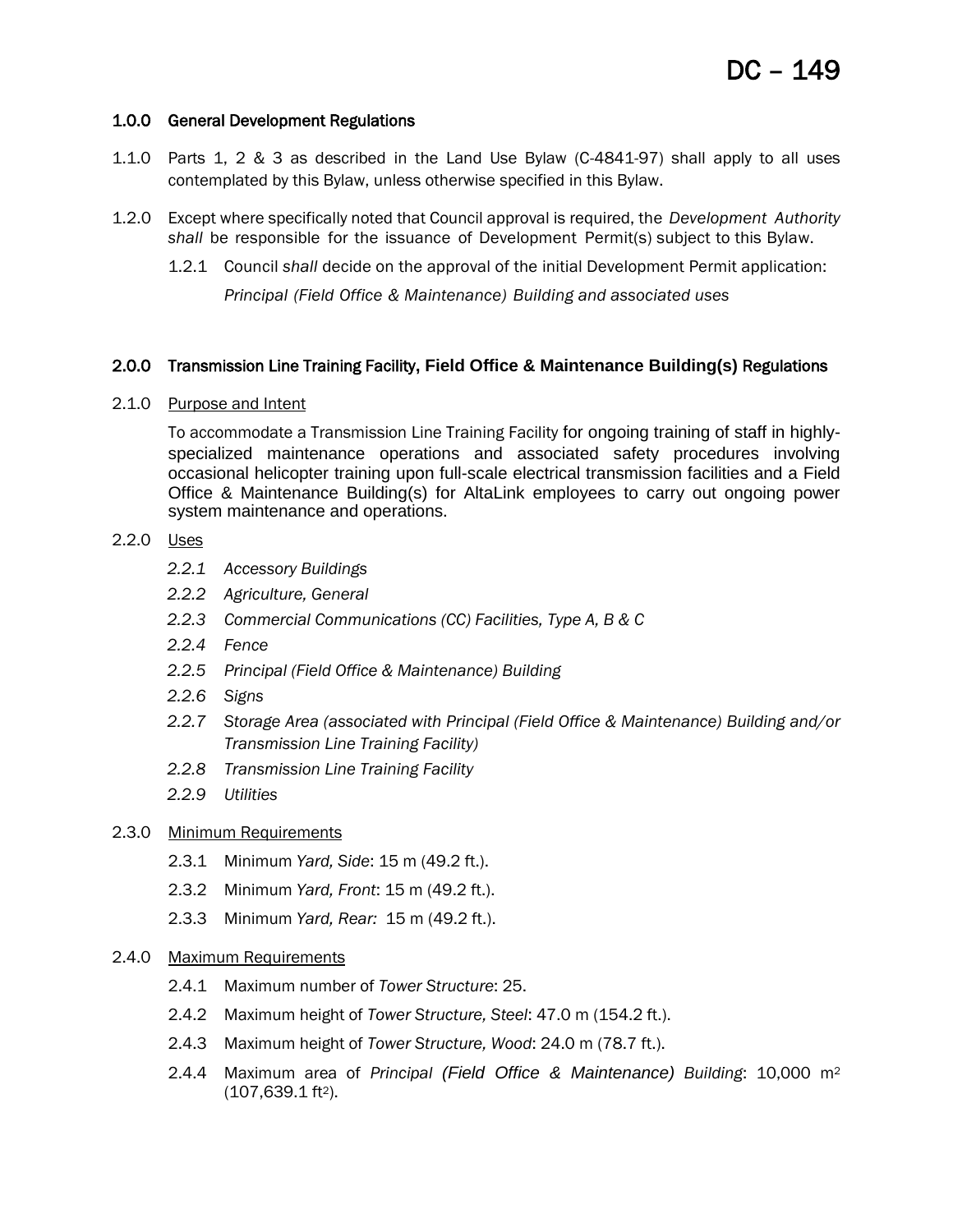- 2.4.5 Maximum number of *Principal (Field Office & Maintenance) Buildings*: 1
- 2.4.6 Maximum height of *Principal (Field Office & Maintenance) Building*: 19.8 m (65 ft).
- 2.4.7 Maximum number of *Accessory Buildings*: 10
- 2.4.8 Maximum area of *Accessory Buildings*: One building up to 1,207.7 m<sup>2</sup> (13,000 ft<sup>2</sup>); 557.4 m<sup>2</sup> (6,000 ft2) all others.
- 2.4.9 Maximum height of *Accessory Buildings*: 10.0 m (32.8 ft).
- 2.4.10 Maximum size of *Storage Area*: 6,781.92 m<sup>2</sup> (73,000.00 ft2).
- 2.5.0 Special Regulations
	- 2.5.1 As part of a *Development Permit* application for uses contemplated by Section 2.2.0, the developer shall prepare a Site Development Plan to the satisfaction of the *Development Authority*.
	- 2.5.2 Any operations on the subject site *shall* be unrestricted as to days and hours of operations.

#### 3.0.0 Implementation

3.1.0 This Bylaw comes into effect upon the date of its third and final reading.

#### 4.0.0 Definitions

- 4.1.0 'Transmission Line Training Facility' means a privately-owned & operated facility intended to provide training opportunities for AltaLink employees and assigns to practice highly-specialized work activities, maintenance operations and associated safety procedures upon full-scale electrical transmission facilities.
- 4.2.0 *'*Principal (Field Office & Maintenance) Building' means a building that will provide office space, training facilities, production vehicle storage bays, equipment storage, service and maintenance areas, wash bay facilities, onsite above ground fuel (diesel) storage and dispensing, and onsite insulating oil storage.
- 4.3.0 'Site Development Plan' means a general plan that describes how the subject land is to be developed illustrating all proposed site improvements such as tower structures, accessory buildings, utility connections, surface drainage areas, roadways, parking/loading areas, fencing, signage, landscaping and any other matter required by this Bylaw, to the satisfaction of the *Development Authority*.
- 4.4.0 'Tower Structure' means a rigid steel or wood structure designed to support electrical transmission lines and related apparatus.
- 4.5.0 Terms not defined herein have the same meaning as defined in Section 8 of the Land Use Bylaw C-4841-97.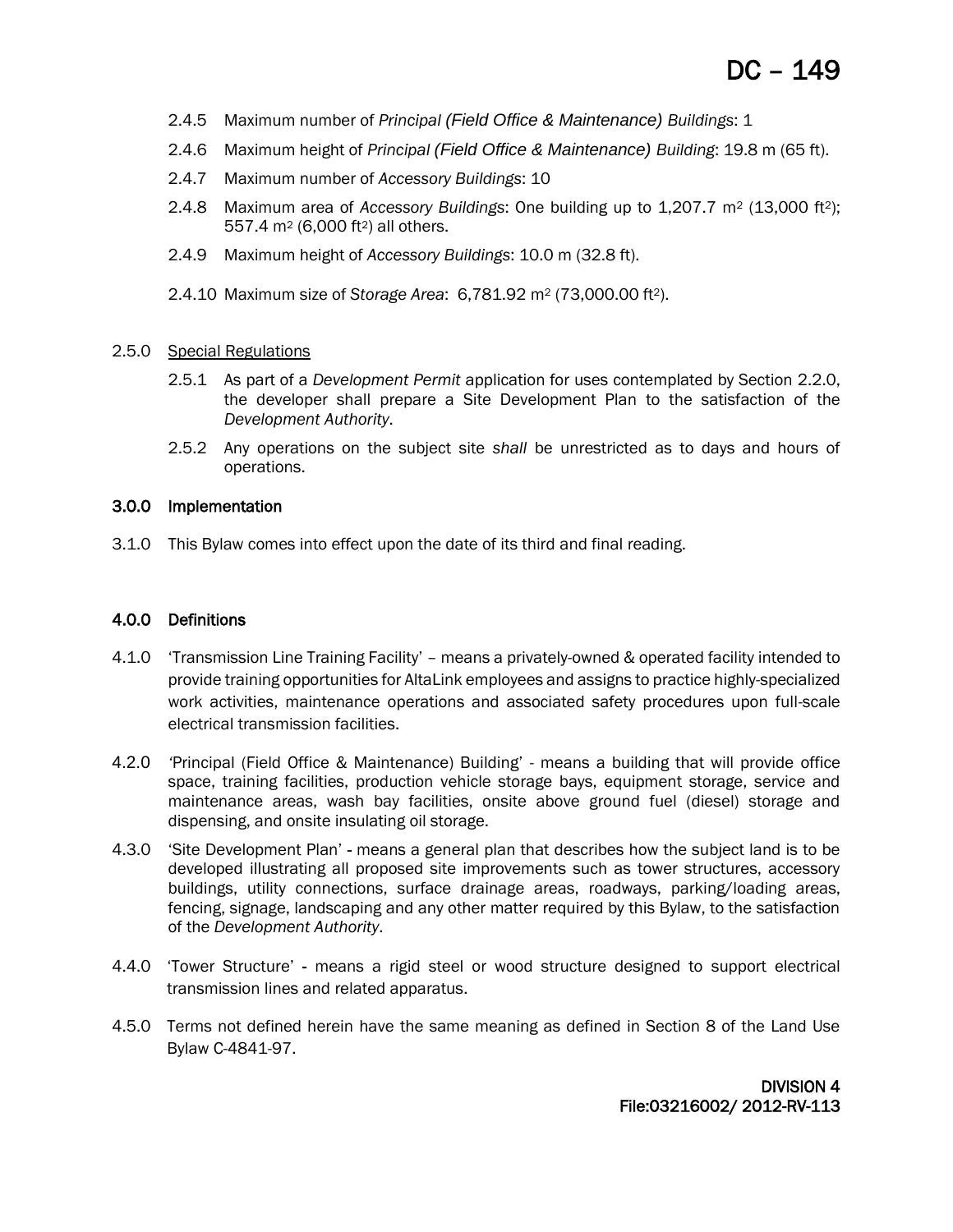First reading passed in open Council, assembled in the City of Calgary, In the Province of Alberta, on January 22, 2013, on a motion by Councillor Solberg.

Second reading passed in open Council, assembled in the City of Calgary, in the Province of Alberta, on February 26, 2013, on a motion by Reeve Ashdown.

Third reading passed in open Council, assembled in the City of Calgary, in the Province of Alberta. on February 26, 2013, on a motion by Councillor Habberfield.

REEVE OR DEPUTY REEVE WAS CONSUMING TO A MUNICIPAL CLERK